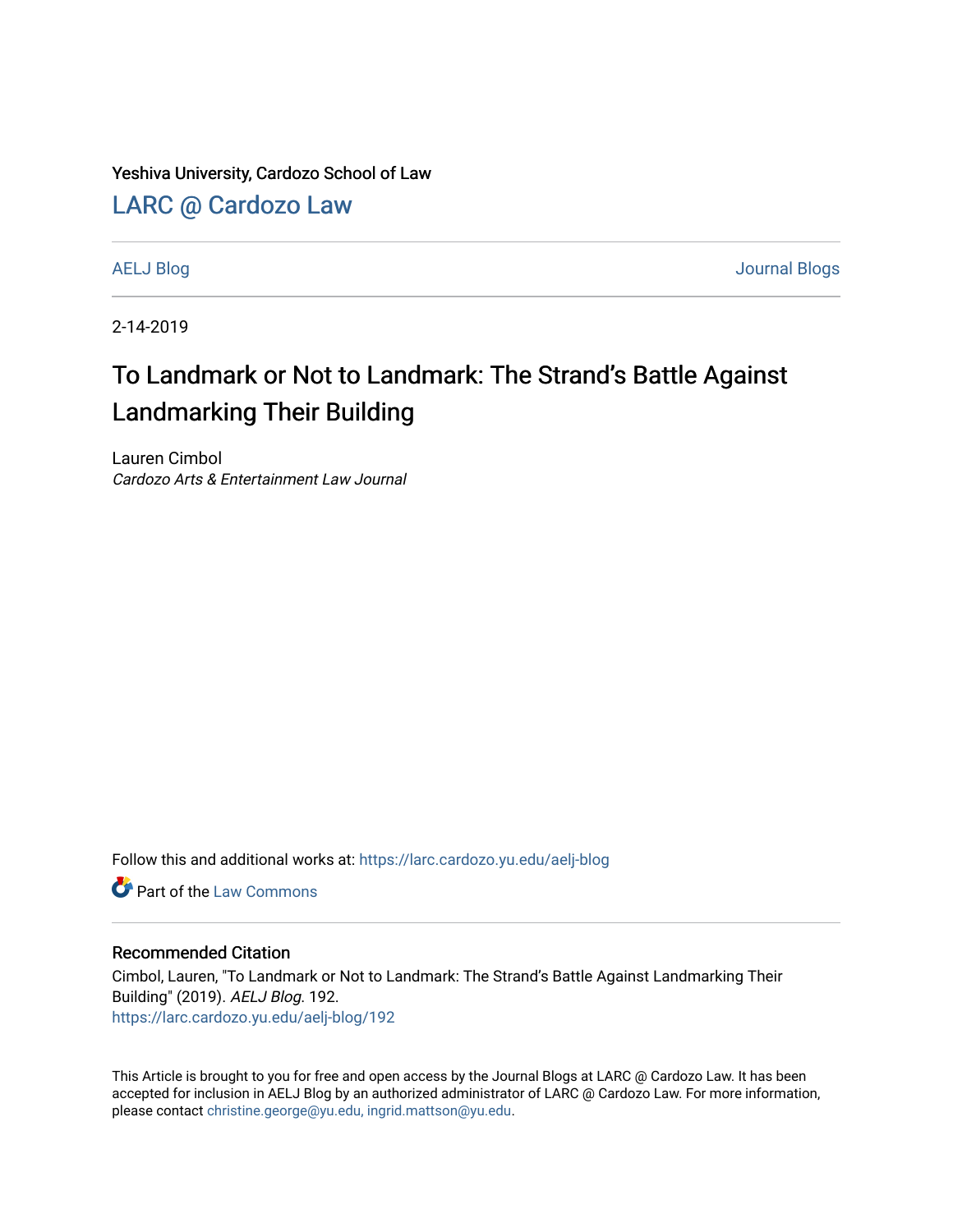## **To Landmark or Not to Landmark: The Strand's Battle Against Landmarking Their Building**

BY [LAUREN CIMBOL/](https://cardozoaelj.com/author/lauren-cimbol/) ON FEBRUARY 14, 2019



On February 19<sup>th</sup>, a final hearing will be held regarding whether landmark status should be designated to The Strand Bookstore located near Union Square[.\[1\]](https://cardozoaelj.com/2019/02/14/landmark-not-landmark-strands-battle-landmarking-building/#_ftn1) The iconic Strand Bookstore opened in 1927 on 4<sup>th</sup> Avenue and moved to its current location on 12<sup>th</sup> Street and Broadway in 1957[.\[2\]](https://cardozoaelj.com/2019/02/14/landmark-not-landmark-strands-battle-landmarking-building/#_ftn2) The Strand has become a New York cultural institution with its famous slogan "18 Miles of Books" known by so many and its iconic beige tote bags carried by men. The Strand carries over 2.5 million new, used, and rare books covering a diverse range of topics. In addition to wide range of literature, The Strand carries literature inspired gifts including mugs, socks, and tote bags. $[3]$ 

For many, designating The Strand bookstore in its 1902 Italianate building would be a no brainer, especially in an area of the city popular to real estate developers.<sup>[4]</sup> However, Nancy Bass Wyden, the third-generation owner of The Strand is fighting against the Landmarks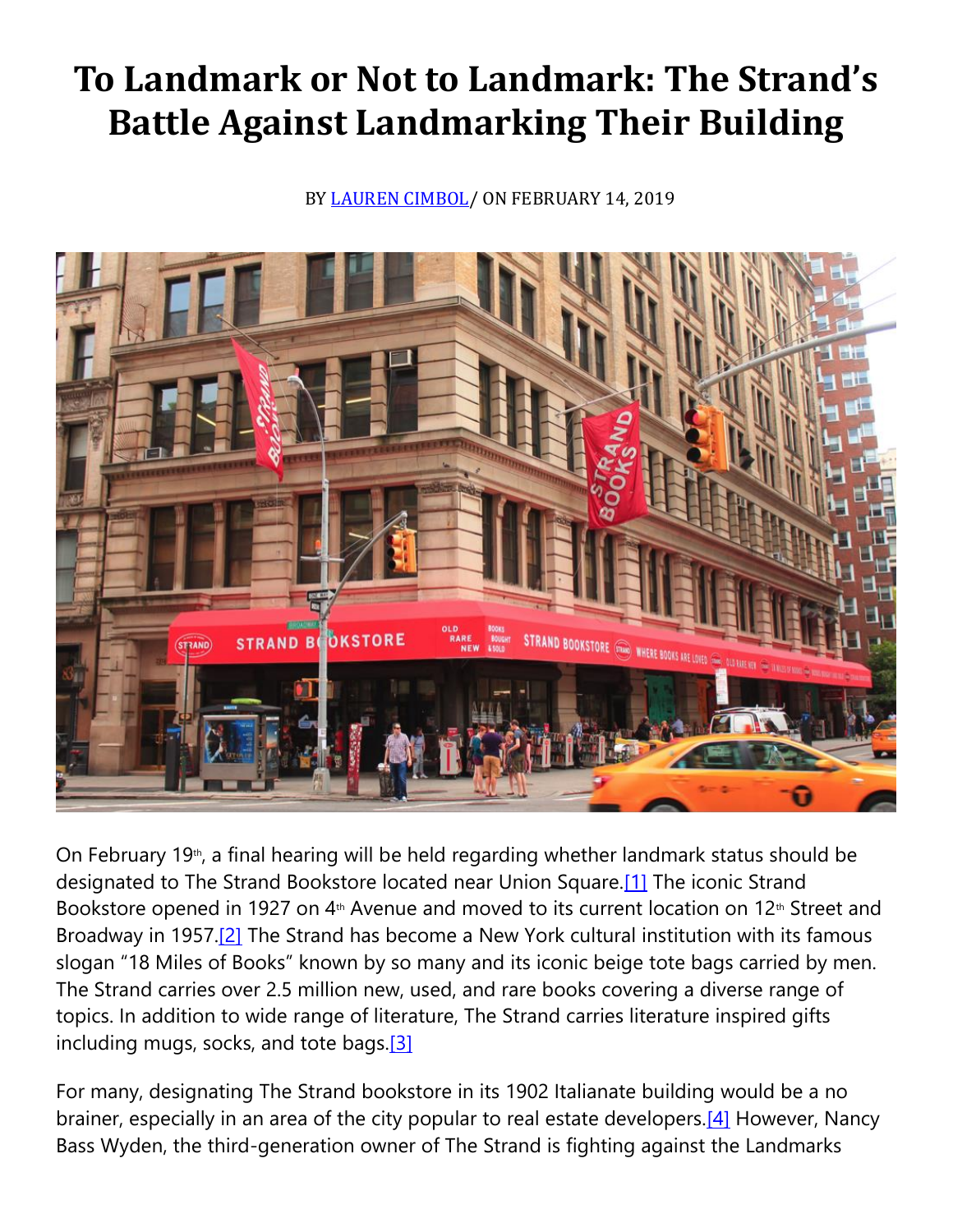Preservation Commission's attempt to grant the building landmark status.<sup>[\[5\]](https://cardozoaelj.com/2019/02/14/landmark-not-landmark-strands-battle-landmarking-building/#_ftn5)</sup> Wyden argues "that landmark regulations would saddle her unionized, thin-margin business with potentially crippling burdens."<sup>[\[6\]](https://cardozoaelj.com/2019/02/14/landmark-not-landmark-strands-battle-landmarking-building/#_ftn6)</sup> These concerns are all the more pressing in light of the number of retail bookstores that have closed as a result of online shopping and companies like Amazon[.\[7\]](https://cardozoaelj.com/2019/02/14/landmark-not-landmark-strands-battle-landmarking-building/#_ftn7)

New York City's Landmarks Preservation Commission was established in 1965 primarily as a response to the destruction of Penn Station, completed in 1911, and destroyed in 1953 to build Madison Square Garden and a train station.<sup>[8]</sup> As outlined under New York Landmark Preservation law

"The purpose of [landmark status] is to

(a) effect and accomplish the protection, enhancement and perpetuation of such improvements and landscape features and of districts which represent or reflect elements of the city's cultural, social, economic, political and architectural history;

(b) safeguard the city's historic, aesthetic and cultural heritage, as embodied and reflected in such improvements, landscape features and districts;

(c) stabilize and improve property values in such districts;

(d) foster civic pride in the beauty and noble accomplishments of the past;

(e) protect and enhance the city's attractions to tourists and visitors and the support and stimulus to business and industry thereby provided;

(f) strengthen the economy of the city; and

(g) promote the use of historic districts, landmarks, interior landmarks and scenic landmarks for the education, pleasure and welfare of the people of the city." $[9]$ 

Many, including Wyden, argue that landmark status often causes increase expenses regarding maintenance and renovations because of the need to seek approval by the Landmarks Commission[.\[10\]](https://cardozoaelj.com/2019/02/14/landmark-not-landmark-strands-battle-landmarking-building/#_ftn10) Furthermore, it can often be the case that, "the burdens fall onto owners of landmarked property, while the benefits, such as increased land values in the surrounding area and the historic value of the site itself, largely benefit the public."[\[11\]](https://cardozoaelj.com/2019/02/14/landmark-not-landmark-strands-battle-landmarking-building/#_ftn11) An owner of a landmarked building must file to receive a permit from the Landmarks Preservation Commission before working on their property "to ensure the proposed alterations are appropriate to the building's scale, style, [and] character . . . . "[\[12\]](https://cardozoaelj.com/2019/02/14/landmark-not-landmark-strands-battle-landmarking-building/#_ftn12) When filing for a petition,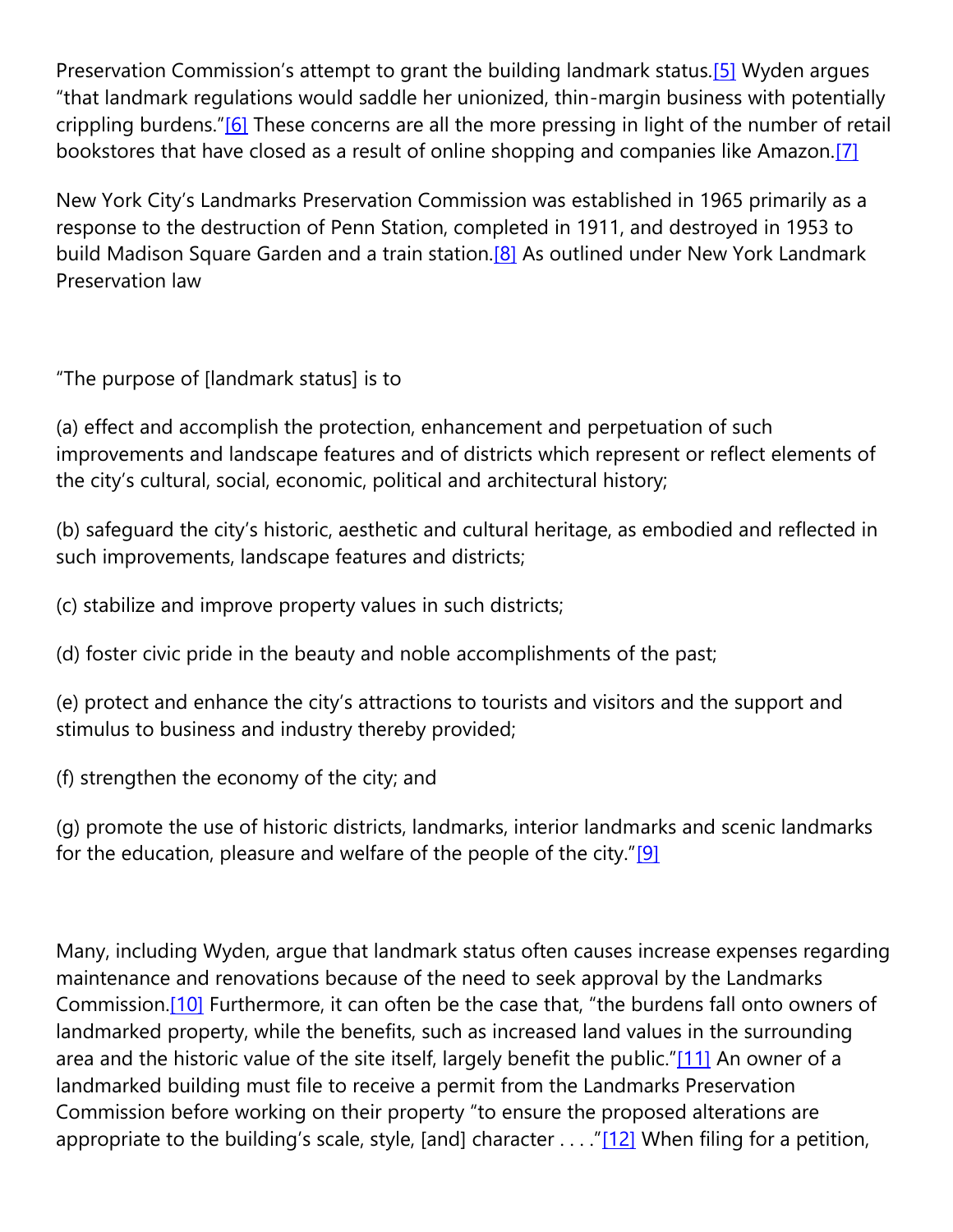landmarked building owners must "provide drawings, photos and other documentation and specifications that thoroughly explain the proposed alterations."[\[13\]](https://cardozoaelj.com/2019/02/14/landmark-not-landmark-strands-battle-landmarking-building/#_ftn13) Once the application for a permit is complete, it can take anywhere from 5-90 business days for approval depending on the request[.\[14\]](https://cardozoaelj.com/2019/02/14/landmark-not-landmark-strands-battle-landmarking-building/#_ftn14) A violation of any of the landmark preservation laws can carry civil and even criminal penalties[.\[15\]](https://cardozoaelj.com/2019/02/14/landmark-not-landmark-strands-battle-landmarking-building/#_ftn15)

The New York Landmark Conservancy, an organization that advocates for landmark status of buildings and provides support to landmarked building owners, [16] claims that the concerns of Wyden are unfounded.<sup>[17]</sup> Christabel Gough from the Society for Architecture of the City stated, "[t]he reservations raised with respect to The Strand seem to us to be unfounded in reality, unless they plan to sell."[\[18\]](https://cardozoaelj.com/2019/02/14/landmark-not-landmark-strands-battle-landmarking-building/#_ftn18) However, Andrew Berman the executive director of Greenwich Village Society for Historic Preservation, which usually advocates for landmark status, accused the Landmarks Preservation Commission of "cherry picking" buildings to be designated as landmarks that "were not vulnerable to development  $\dots$  "[\[19\]](https://cardozoaelj.com/2019/02/14/landmark-not-landmark-strands-battle-landmarking-building/#_ftn19) Wyden argues that The Strand is not vulnerable to development primarily because there are no air rights, and existing zoning regulations would only allow for a building half its size if demolished.<sup>[20]</sup>

Even though the landmark status would only apply to the exterior of the building, [21] the landmark status could definitely burden The Strand's business. While the Landmarks Preservation Commission's sentiment is understandable , it is unfortunate that landmark status can pose a high burden on a building owner. There are currently 36,000 landmarked properties in New York City. Unfortunately, there are only around 40 people on staff at the Landmarks Preservation Commission. The result is that the permitting review process can proceed extremely slowly, even for a minor repair[.\[22\]](https://cardozoaelj.com/2019/02/14/landmark-not-landmark-strands-battle-landmarking-building/#_ftn22)

The Strand is a New York cultural gem that not only provides visitors with a unique experience, but also provides its employees with a livable wage and health insurance[.\[23\]](https://cardozoaelj.com/2019/02/14/landmark-not-landmark-strands-battle-landmarking-building/#_ftn23) Although many argue that landmark status would not destroy The Strand, it will undoubtable burden the store. Wyden understands the significance of building. When a sewer fire caused damages to the building in 2017, $[24]$  The Strand independently decided to restore the building's façade.<sup>[\[25\]](https://cardozoaelj.com/2019/02/14/landmark-not-landmark-strands-battle-landmarking-building/#_ftn25)</sup> At a time when brick and motor bookstores are hard to come by, the Landmarks Preservation Commission should be especially careful in designating landmarks so as not to harm the businesses within the buildings.

The Strand has started a petition to advocate against landmark status.<sup>[26]</sup> On their website they write, "Wouldn't it be ironic if by landmarking The Strand, a community treasure already considered a landmark, put it in peril?"[\[27\]](https://cardozoaelj.com/2019/02/14/landmark-not-landmark-strands-battle-landmarking-building/#_ftn27)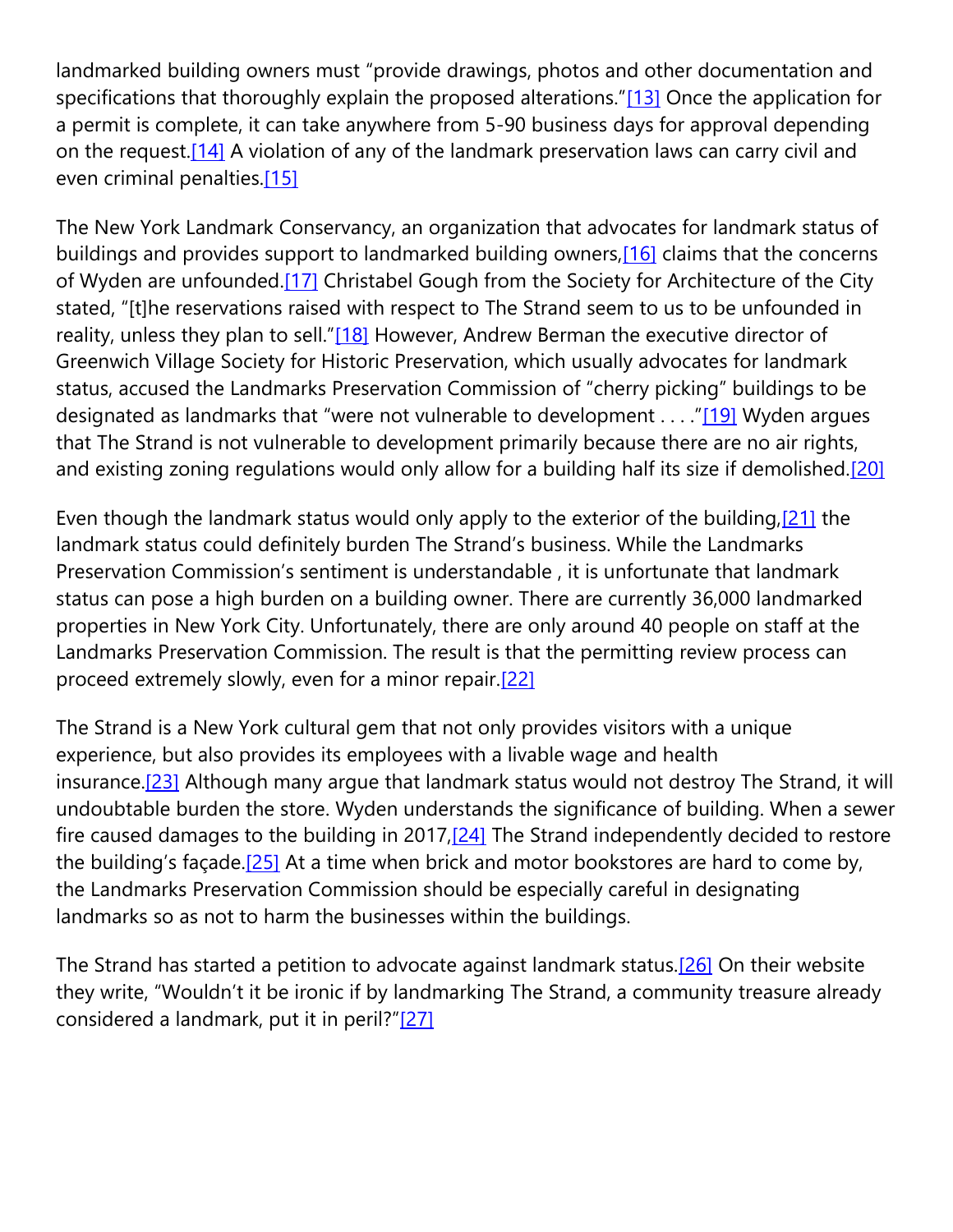*Lauren is a second-year law student at Benjamin N. Cardozo School of Law and a Staff Editor of the Cardozo Arts & Entertainment Law Journal. She is interested in Real Estate and Trust and Estate law.*

[\[1\]](https://cardozoaelj.com/2019/02/14/landmark-not-landmark-strands-battle-landmarking-building/#_ftnref1) *See Protect Strand*, Strand Books, https://www.strandbooks.com/protect-strand (last visited Feb. 9, 2019).

[\[2\]](https://cardozoaelj.com/2019/02/14/landmark-not-landmark-strands-battle-landmarking-building/#_ftnref2) *See Our History*, Strand Books, https://www.strandbooks.com/strand-history (last visited Feb. 9, 2019).

[\[3\]](https://cardozoaelj.com/2019/02/14/landmark-not-landmark-strands-battle-landmarking-building/#_ftnref3) *See id.*

[\[4\]](https://cardozoaelj.com/2019/02/14/landmark-not-landmark-strands-battle-landmarking-building/#_ftnref4) *See* Michael Kimmelman, *The Battle to Make the Strand a Landmark Is About More Than a Building*, N.Y. Times (Jan. 30, 2019), https://www.nytimes.com/2019/01/30/arts/design/strandbookstore-

landmark.html?action=click&module=MoreInSection&pgtype=Article&region=Footer&conte ntCollection=Art%20&%20Design.

[\[5\]](https://cardozoaelj.com/2019/02/14/landmark-not-landmark-strands-battle-landmarking-building/#_ftnref5) *See id.*

[\[6\]](https://cardozoaelj.com/2019/02/14/landmark-not-landmark-strands-battle-landmarking-building/#_ftnref6) *Id.*

[\[7\]](https://cardozoaelj.com/2019/02/14/landmark-not-landmark-strands-battle-landmarking-building/#_ftnref7) *See Protect Strand*, *supra* note 1.

[\[8\]](https://cardozoaelj.com/2019/02/14/landmark-not-landmark-strands-battle-landmarking-building/#_ftnref8) *See About LPC*, N.Y.C. Landmarks Pres. Comm'n, https://www1.nyc.gov/site/lpc/about/about-lpc.page (last visited Feb. 9, 2019).

[\[9\]](https://cardozoaelj.com/2019/02/14/landmark-not-landmark-strands-battle-landmarking-building/#_ftnref9) N.Y.C. Admin. Code § 25-301 (1985).

[\[10\]](https://cardozoaelj.com/2019/02/14/landmark-not-landmark-strands-battle-landmarking-building/#_ftnref10) *See* Corey Kilgannon, *Declare the Strand Bookstore a City Landmark? No Thanks, the Strand Says*, N.Y. Times (Dec. 3, 2018), https://www.nytimes.com/2018/12/03/nyregion/strandbookstore-landmark.html. *See also Protect Strand*, *supra* note 1.

[\[11\]](https://cardozoaelj.com/2019/02/14/landmark-not-landmark-strands-battle-landmarking-building/#_ftnref11) Joachim Beno Steinberg, *New York City's Landmarks Law and the Rescission Process*, 66 N.Y.U. Ann. Surv. Am. L. 951, 957 (2011).

[\[12\]](https://cardozoaelj.com/2019/02/14/landmark-not-landmark-strands-battle-landmarking-building/#_ftnref12) Landmarks Preservation Commission Permit Application Guide, NYC Landmarks Pres. Comm'n, 3 (2012),

https://www1.nyc.gov/assets/lpc/downloads/pdf/pubs/App\_Guide\_Complete\_Version.pdf.

[\[13\]](https://cardozoaelj.com/2019/02/14/landmark-not-landmark-strands-battle-landmarking-building/#_ftnref13) *Id*.